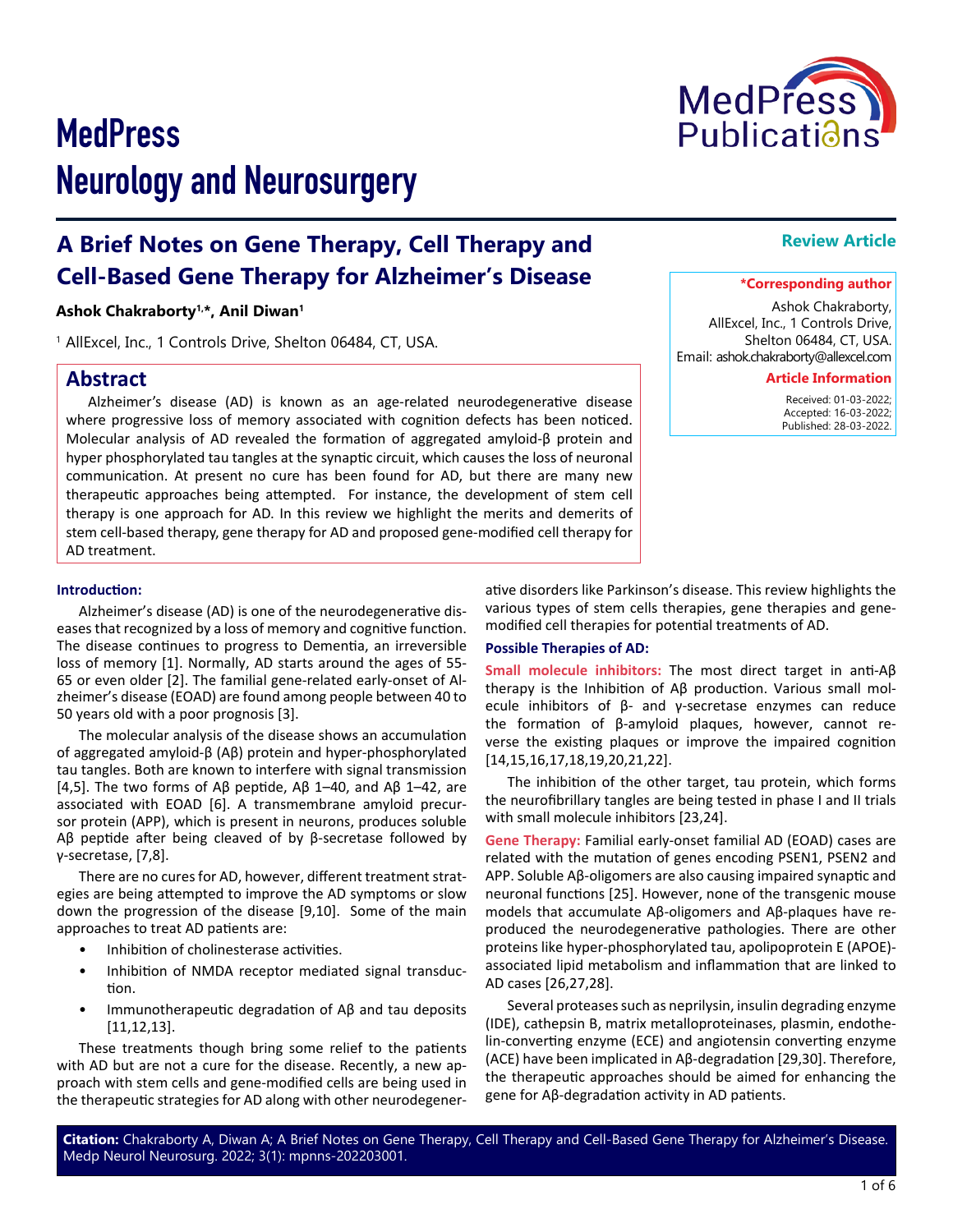In animal study viral vector-mediated neurotrophic factors gene transfer can potentially halt the progression of neuro-degeneration in AD [31,32,33]. However, systemic injection of certain growth factors results in strong peripheral side effects, and most of the proteins do not cross the blood–brain barrier.

**Cell therapy:** Thoughts of cell therapy for AD cases came from the achievement of doing replacement of the loss of DA-ergic neural cells by transplanting a functional neural cells in PD patients [34, 35]. Recently, it was shown that induced pluripotent stem cells (iPSCs) derived from astrocytes when transplanted into PD brain, turns into dopamine-producing cells inside there [36,37].

Since AD and PD at the their cellular and molecular level are more similar to each other [38], we believe cell replacement therapy for AD can also be done provided the right cell-type can be selected. However, in contrasts to PD, the possibilities in AD are a great challenge because of widespread pathological changes in their brain [39].

Here we will discuss, not only what cells but also why and how our strategic concept would be the best choice for AD cell-therapy. In order to achieve a successful cell-replacement therapy for AD, some important criteria are to be considered:

- Selection of cells whose growth potential and survival length is acceptable for having enough amount of cells for transplantation, but not a cancer cell.
- Should differentiate.
- Should have Axon extension ability.
- Should have ability to form functional synapses.
- Stable and long-term integration of the cells into the host brain circuitry.

#### **Selection of cells:**

**1. Embryonic Stem Cells (ESCs):** ESCs are derived from developing blastocyst, and they produce every type of cell and tissue in the body [40,41]. Transplantation of ESCs can possibly form teratomas or teratocarcinomas and shows immune rejection [42]. Nevertheless, ESCs after differentiation to neural stem cells (NSCs), mesenchymal stem cells (MSCs), or other types of cells can be used for cell replacement therapy.

**2. Neural Stem Cells (NSCs):** NSCs produce neuroblasts that mature to neurons involved in the sense of smell, memory and other cognitive functions [43,44]. Therefore, the transplantation of NSCs in patients with AD signifies the use for cell replacement therapy [45]. Commercially available NSC lines (HB1.F3) have been explored for their efficacy using the PD and AD animal model [46,47,48], which showed promising improvement in their impaired cognitive function as well as their difficult movement [49]. Blurton-Jones et al. showed that NSCs transplanted into the hippocampus of aged triple transgenic mice (3xTg-AD) reversed their cognitive impairment [50]. We recently demonstrated that modification of commercially available NSCs by cell-cell interaction with human normal melanocytes increases the growth potential of NSCs and their ability to produce Dopamine, BDNF, GDNF, etc. in cell culture media [51]. In addition, NSCs can be differentiated into cholinergic neurons that are especially vulnerable in AD patients [52,53].

**3. Mesenchymal Stem Cells (MSCs):** MSCs are multipotent cells that can differentiate into neuronal cells and glial cells both

in vitro and in vivo [54,55]. MSCs can easily be grown in large numbers as well [56,57]. MSCs can also be used for autologous transplantation [58], which bypasses the need for immunosuppressant. Bone marrow-derived MSCs transplantation into the hippocampus of APP/PS1 mice has led to reduction in Aβ deposition and tau hyper-phosphorylation and showed an improvement in spatial learning and memory [59,60]. Similar results were also obtained when MSCs derived from human umbilical chord were transplanted into AD-mouse model [61,62].

**4. Induced Pluripotent Stem Cells (iPSCs):** Yamanaka and Takahashi et. al. first showed that somatic cells could be transformed to induced pluripotent stem cells (iPSCs) by reprogramming with Klf4, Sox2, c-Myc, and Oct4 transcription factors [63]. In addition, similar results were documented with Nanog, and Lin28, too. [64,65].

**5. Astrocytes:** Several studies have shown that there are large numbers of activated astrocytes and microglia around the Aβ plaques in AD patients [66,67,68]. This indicates the involvement of astrocytes and microglia in the clearance of Aβ deposits from the AD brain. Both cultured adult and neonatal mouse astrocytes showed Aβ clearance by phagocytosis [69]. Therefore, it appears that transplantation of astrocytes could be useful in AD treatment, also.

#### **Gene-Modified Cell-Based Therapy for AD:**

Stem cells could be genetically modified to increase their growth rate and for longer survival time, but should differentiate [69]. These modified stem cells could also deliver several factors that can ameliorate neurological disorders [70].

Due to the loss of cholinergic neurotransmitters in AD, some researchers are interested in developing gene-modified cells that can produce acetylcholine (Ach). Primary fibroblast cells that are genetically engineered to express induced choline acetyltransferase have shown to produce acetylcholine (Ach) in the hippocampus of transplanted rats [71].

MSCs that overexpressed the Neprilysin (NEP) gene demonstrated the ability to degrade Aβ peptides in vitro [72]. Similar results were obtained when fibroblasts transfected with a lentivirus carrying NEP gene were transplanted into the transgenic mice [73].

Wu et al. [74] was showed that genetically modified NSCs expressing human nerve growth factor (hNGF) could integrate into host tissue and replace damaged or lost neuronal cells. Based on a phase I clinical trial, implantation of fibroblasts loaded with the hNGF gene into the forebrain of eight AD patients showed an impressive improvement in their cognitive impairment [75].

NSCs are also able to express several growth factors that can improve memory function in AD patients [76]. hNGF is one that can rescue cholinergic neurons in the rodent and primate brains and enhance cholinergic function of neurons in them [77,78]. Another growth factor, brain derived growth factor (BDNF) that is produced in brain, effects neuronal activity, their function, and survival [79]. Delivery of BDNF gene in mice and primates have reversed the loss of synapses, improved cell signaling and restored cognitive functions [80]. Furthermore, NSCs carrying transfected BDNF-gene exhibit higher efficacy in spatial learning and memory than NSCs alone [81].

Recently we have created a modified neural stem cell by cellcell interaction with normal human melanocytes, and the modi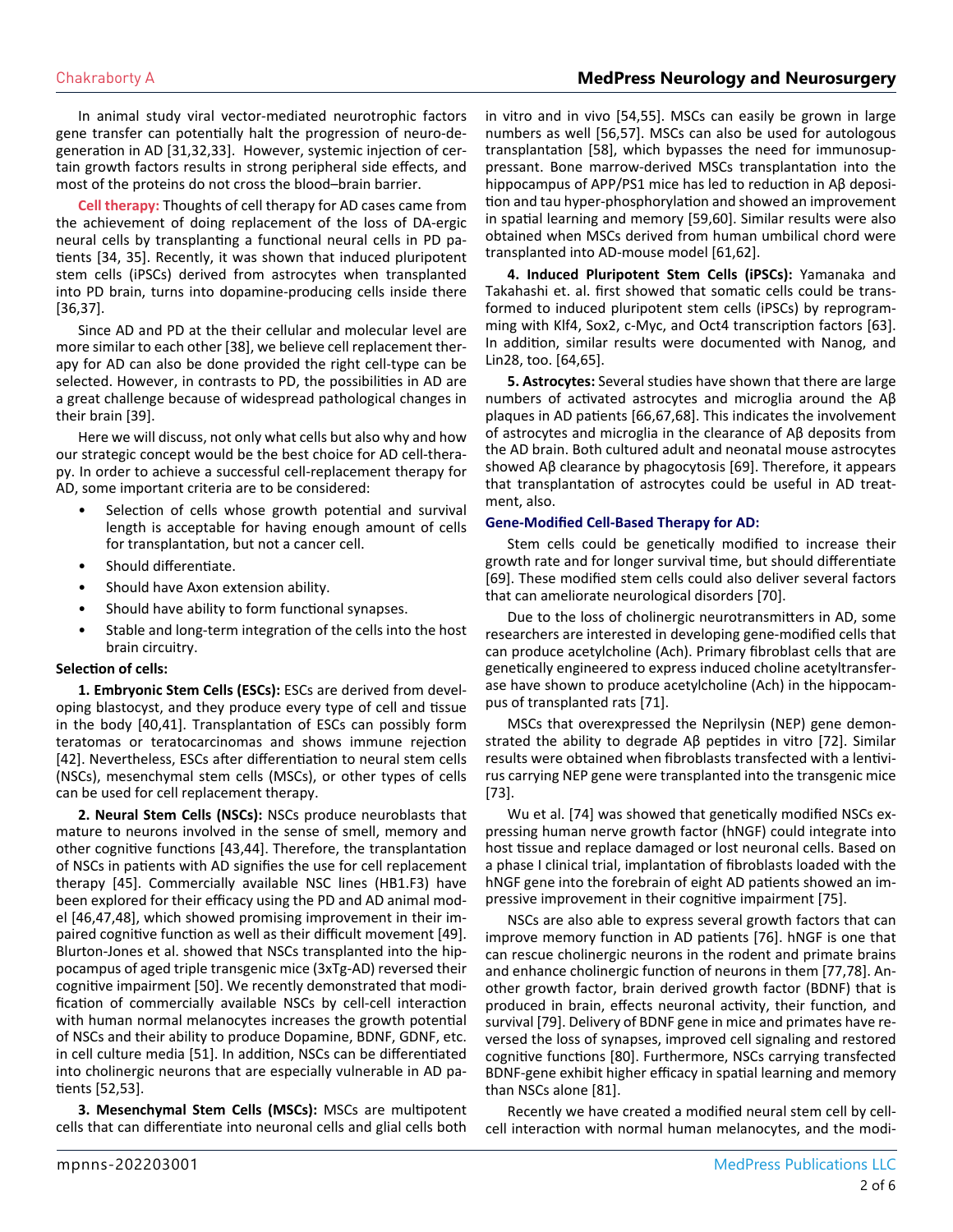fied cells can survive for long time but differentiate, produce dopamine and BDNF/GDNF [82,83,84]. Our notion, therefore, is that the cell-replacement therapy of AD/PD/Dementia patients with a modified neural cells could be relevant and productive [84,85,86,87], however various challenges like immune rejection, availability of enough amount of cells, methodologies of transplantation of cells are still remain as unanswered. Intra-cranial deep-brain surgery (DBS) for delivery of cells is loaded with many risks. Therefore, the development of extra-cranial methods of cell delivery across the blood-brain barrier (BBB) may solve this issue and simplify the procedure [89,90].

#### **Summary:**

Many studies have been done to help aid AD patients yet there are no cures that can stop or reverse the progression of the AD pathology. Different stem cells have been used to study their efficacy against AD, which are showing promising results in both in vitro and in vivo studies. Cell-based therapy using stem cells or gene-modified cells offers several advantages such as direct targeting of the pathology by incorporating new cells to replace the existing nonfunctional or non-supportive cells. Clinical studies have started and have shown satisfactory results. However some practical challenges such as cell longevity and immune-tolerance added with surgical complicacy still needs to be considered.

Intra-cranial delivery includes brain surgery which has many risk factors, therefore the development of extra-cranial methods of cell delivery across the blood-brain barrier (BBB) may be warranted. Second, the best site for graft placement is another issue to be considered, and also should it be tailored to each patient's separately. Further the methodology of cell transplantation is the another challenge in this therapeutic approach and should be carefully discussed. Finally, we need to consider the risk–benefit analysis of cell therapy for AD, as well.

#### **Acknowledgment:**

We acknowledge all of our staff members, scientists from All Excel, Inc. to support during the writing of this review by providing materials, and editing. Thanks are due to Ms. Bethany Pond for editing the manuscript.

#### **Authors Contribution:**

Both the authors contributed equally.

#### **Conflict of Interest:**

The authors declare no conflict of interest, financial or otherwise.

#### **References:**

- 1. Barten DM and Albright CF. (2008). Therapeutic strategies for Alzheimer's disease. Mol Neurobiol 37:171–186.
- 2. [Eby DW, Silverstein NM, Molnar LJ, Leblanc D and Adler](https://pubmed.ncbi.nlm.nih.gov/23036413/) [G. \(2012\). Driving behaviors in early stage dementia:](https://pubmed.ncbi.nlm.nih.gov/23036413/) [a study using in-vehicle technology. Accid Anal Prev](https://pubmed.ncbi.nlm.nih.gov/23036413/) [49:330–337.](https://pubmed.ncbi.nlm.nih.gov/23036413/)
- 3. [Molsa PK, Marttila RJ and Rinne UK. \(1986\). Survival](https://pubmed.ncbi.nlm.nih.gov/3776457/)  [and cause of death in Alzheimer's disease and multi](https://pubmed.ncbi.nlm.nih.gov/3776457/)[infarct dementia. Acta Neurol Scand 74:103–107.](https://pubmed.ncbi.nlm.nih.gov/3776457/)
- 4. [Takata K and Kitamura Y. \(2012\). Molecular approaches](https://pubmed.ncbi.nlm.nih.gov/22382659/)  [to the treatment, prophylaxis, and diagnosis of](https://pubmed.ncbi.nlm.nih.gov/22382659/)  [Alzheimer's disease: tangle formation, amyloid-beta,](https://pubmed.ncbi.nlm.nih.gov/22382659/)  [and microglia in Alzheimer's disease. J Pharmacol Sci](https://pubmed.ncbi.nlm.nih.gov/22382659/)  [118:331–337.](https://pubmed.ncbi.nlm.nih.gov/22382659/)
- 5. [Davies CA, Mann DM, Sumpter PQ and Yates PO.](https://pubmed.ncbi.nlm.nih.gov/3572454/) [\(1987\). A quantitative morphometric analysis of the](https://pubmed.ncbi.nlm.nih.gov/3572454/) [neuronal and synaptic content of the frontal and](https://pubmed.ncbi.nlm.nih.gov/3572454/)  [temporal cortex in patients with Alzheimer's disease.](https://pubmed.ncbi.nlm.nih.gov/3572454/)  [J Neurol Sci 78:151–164.](https://pubmed.ncbi.nlm.nih.gov/3572454/)
- 6. [Parameshwaran K, Sims C, Kanju P, Vaithianathan T,](https://pubmed.ncbi.nlm.nih.gov/17372971/) [Shonesy BC, Dhanasekaran M, et. al. \(2007\). Amyloid](https://pubmed.ncbi.nlm.nih.gov/17372971/)  [beta-peptide Aβ \(1–42\) but not Aβ \(1–40\) attenuates](https://pubmed.ncbi.nlm.nih.gov/17372971/)  [synaptic AMPA receptor function. Synapse 6:367–374.](https://pubmed.ncbi.nlm.nih.gov/17372971/)
- 7. [Vassar R, Bennett BD, Babu-Khan S, Kahn S, Mendiaz](https://pubmed.ncbi.nlm.nih.gov/10531052/)  [EA, Denis P, et al. \(1999\). Betasecretase cleavage](https://pubmed.ncbi.nlm.nih.gov/10531052/) [of Alzheimer's amyloid precursor protein by the](https://pubmed.ncbi.nlm.nih.gov/10531052/)  [transmembrane aspartic protease BACE. Science 286:](https://pubmed.ncbi.nlm.nih.gov/10531052/) [735–741.](https://pubmed.ncbi.nlm.nih.gov/10531052/)
- 8. [Selkoe DJ. \(1999\). Translating cell biology into](https://pubmed.ncbi.nlm.nih.gov/10392577/)  [therapeutic advances in Alzheimer's disease. Nature](https://pubmed.ncbi.nlm.nih.gov/10392577/) [399:A23–A31.](https://pubmed.ncbi.nlm.nih.gov/10392577/)
- 9. [Birks JS, Melzer D, and Beppu H. \(2000\). Donepezil](https://pubmed.ncbi.nlm.nih.gov/11034704/)  [for mild and moderate Alzheimer's disease. Cochrane](https://pubmed.ncbi.nlm.nih.gov/11034704/)  [Database Syst Rev. CD001190.](https://pubmed.ncbi.nlm.nih.gov/11034704/)
- 10. [Muir KW. \(2006\). Glutamate-based therapeutic](https://pubmed.ncbi.nlm.nih.gov/16359918/)  [approaches: clinical trials with NMDA antagonists.](https://pubmed.ncbi.nlm.nih.gov/16359918/)  [Curr. Opin. Pharmacol. 6:53–60.](https://pubmed.ncbi.nlm.nih.gov/16359918/)
- 11. [Solomon B. \(2002\). Immunological approaches as](https://pubmed.ncbi.nlm.nih.gov/12517269/)  [therapy for Alzheimer's disease. Exp. Opinion on Biol.](https://pubmed.ncbi.nlm.nih.gov/12517269/)  [8:907–917.](https://pubmed.ncbi.nlm.nih.gov/12517269/)
- 12. [Yoshiyama Y, M Higuchi, B Zhang, SM Huang, N Iwata,](https://pubmed.ncbi.nlm.nih.gov/17270732/) [TC Saido, et. al. \(2007\). Synapse loss and microglial](https://pubmed.ncbi.nlm.nih.gov/17270732/)  [activation precede tangles in a P301S tau-pathy mouse](https://pubmed.ncbi.nlm.nih.gov/17270732/)  [model. Neuron 53:337–351.](https://pubmed.ncbi.nlm.nih.gov/17270732/)
- 13. [Bacskai BJ, ST Kajdasz, RH Christie, C Carter, D Games, P](https://pubmed.ncbi.nlm.nih.gov/11231639/) [Seubert, et. al. \(2001\). Imaging of amyloid-beta deposits](https://pubmed.ncbi.nlm.nih.gov/11231639/)  [in brains of living mice permits direct observation of](https://pubmed.ncbi.nlm.nih.gov/11231639/)  [clearance of plaques with immunotherapy. Nat Med](https://pubmed.ncbi.nlm.nih.gov/11231639/) [7:369–372.](https://pubmed.ncbi.nlm.nih.gov/11231639/)
- 14. Nie, Q., Du, Xg. & Geng, My. (2011) Small molecule inhibitors of amyloid  $β$  peptide aggregation as a potential therapeutic strategy for Alzheimer's disease. Acta Pharmacol Sin 32, 545–551. [https://doi.](https://doi.org/10.1038/aps.2011.1) [org/10.1038/aps.2011.1.](https://doi.org/10.1038/aps.2011.1)
- 15. [Chow VW, Mattson MP, Wong PC, Gleichmann M.](https://pubmed.ncbi.nlm.nih.gov/20232515/)  [\(2010\) An overview of APP processing enzymes](https://pubmed.ncbi.nlm.nih.gov/20232515/) [and products. Neuromolecular Med. 12\(1\):1-12.](https://pubmed.ncbi.nlm.nih.gov/20232515/) [doi:10.1007/s12017-009-8104-z.](https://pubmed.ncbi.nlm.nih.gov/20232515/)
- 16. [De Strooper B, Vassar R, Golde T. \(2010\) The secretases:](https://www.ncbi.nlm.nih.gov/pmc/articles/PMC2879045/) [enzymes with therapeutic potential in Alzheimer](https://www.ncbi.nlm.nih.gov/pmc/articles/PMC2879045/) [disease. Nat Rev Neurol. 6\(2\):99-107. doi:10.1038/](https://www.ncbi.nlm.nih.gov/pmc/articles/PMC2879045/) [nrneurol.2009.218.](https://www.ncbi.nlm.nih.gov/pmc/articles/PMC2879045/)
- 17. [Vassar R, Bennett BD, Babu-Khan S, Kahn S, Mendiaz](https://pubmed.ncbi.nlm.nih.gov/10531052/)  [EA, Denis P, et al. \(1999\) Beta-secretase cleavage](https://pubmed.ncbi.nlm.nih.gov/10531052/) [of Alzheimer's amyloid precursor protein by the](https://pubmed.ncbi.nlm.nih.gov/10531052/) [transmembrane aspartic protease BACE. Science 286:](https://pubmed.ncbi.nlm.nih.gov/10531052/) [735–41.](https://pubmed.ncbi.nlm.nih.gov/10531052/)
- 18. [Vassar R, Citron M. \(2020\) Abeta-generating enzymes:](https://pubmed.ncbi.nlm.nih.gov/11055423/) [recent advances in beta- and gamma-secretase](https://pubmed.ncbi.nlm.nih.gov/11055423/) [research. Neuron 27: 419–22.](https://pubmed.ncbi.nlm.nih.gov/11055423/)
- 19. [Gao Y, Pimplikar SW. \(2001\) The gamma-secretase](https://pubmed.ncbi.nlm.nih.gov/11742091/)[cleaved C-terminal fragment of amyloid precursor](https://pubmed.ncbi.nlm.nih.gov/11742091/) [protein mediates signaling to the nucleus. Proc Natl](https://pubmed.ncbi.nlm.nih.gov/11742091/) [Acad Sci U S A 98: 14979–84.](https://pubmed.ncbi.nlm.nih.gov/11742091/)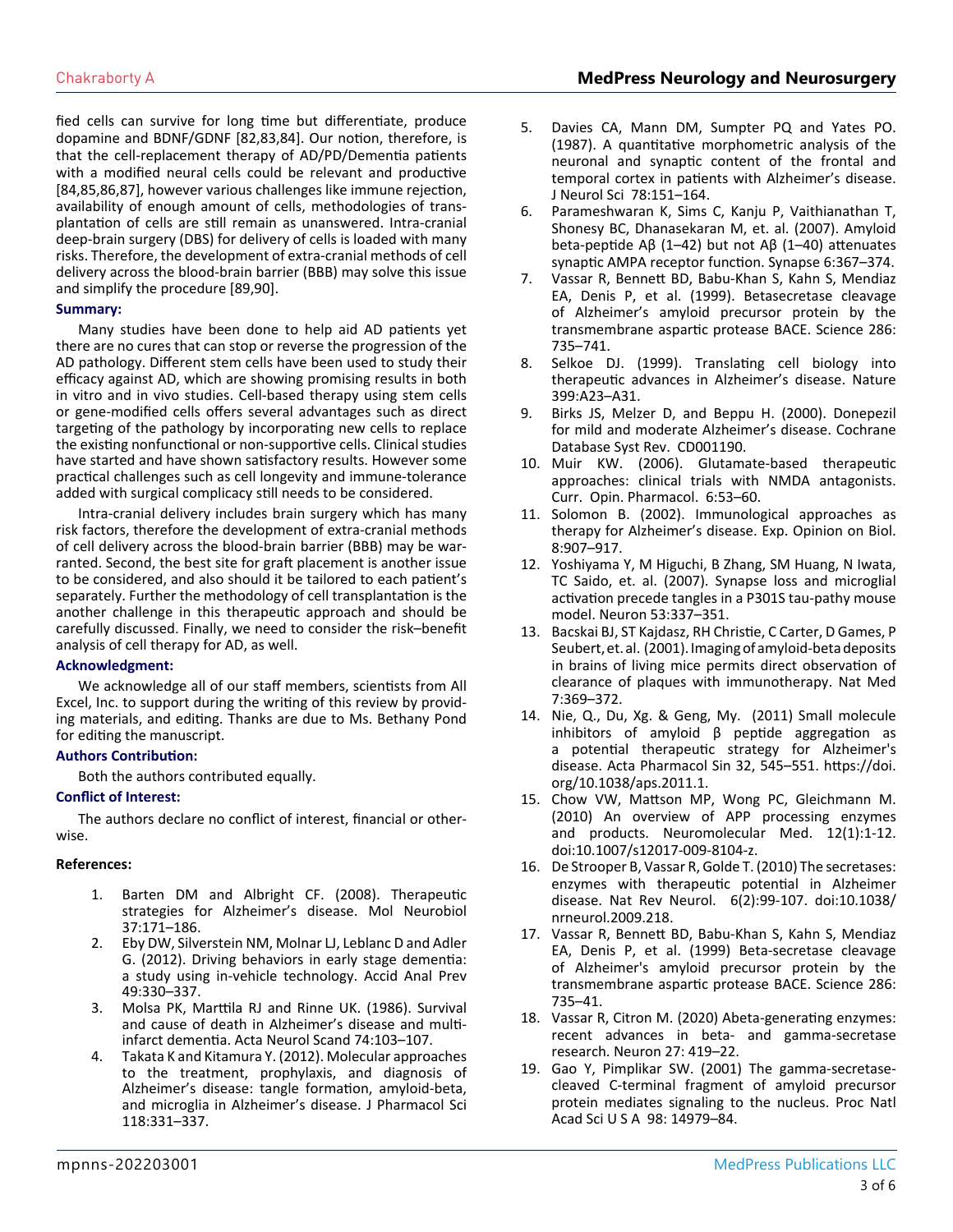- 20. [Kitazume S, Tachida Y, Oka R, Shirotani K, Saido TC,](https://pubmed.ncbi.nlm.nih.gov/11698669/)  [Hashimoto Y. \(2001\) Alzheimer's beta-secretase, beta](https://pubmed.ncbi.nlm.nih.gov/11698669/)[site amyloid precursor protein-cleaving enzyme, is](https://pubmed.ncbi.nlm.nih.gov/11698669/)  [responsible for cleavage secretion of a Golgi-resident](https://pubmed.ncbi.nlm.nih.gov/11698669/)  [sialyltransferase. Proc Natl Acad Sci U S A 98: 13554–9.](https://pubmed.ncbi.nlm.nih.gov/11698669/)
- 21. [Luo Y, Bolon B, Kahn S, Bennett BD, Babu-Khan S, Denis](https://pubmed.ncbi.nlm.nih.gov/11224535/)  [P, et al. \(2001\) Mice deficient in BACE1, the Alzheimer's](https://pubmed.ncbi.nlm.nih.gov/11224535/) [beta-secretase, have normal phenotype and abolished](https://pubmed.ncbi.nlm.nih.gov/11224535/)  [beta-amyloid generation. Nat Neurosci. 4: 231–2.](https://pubmed.ncbi.nlm.nih.gov/11224535/)
- 22. [Yang LB, Lindholm K, Yan R, Citron M, Xia W, Yang XL,](https://pubmed.ncbi.nlm.nih.gov/12514700/)  [et al. \(2003\) Elevated beta-secretase expression and](https://pubmed.ncbi.nlm.nih.gov/12514700/)  [enzymatic activity detected in sporadic Alzheimer](https://pubmed.ncbi.nlm.nih.gov/12514700/) [disease. Nat Med. 9: 3–4.](https://pubmed.ncbi.nlm.nih.gov/12514700/)
- 23. [Boutajangout A, Sigurdsson EM, Krishnamurthy PK.](https://pubmed.ncbi.nlm.nih.gov/21679154/) [\(2011\) Tau as a therapeutic target for Alzheimer's](https://pubmed.ncbi.nlm.nih.gov/21679154/) [disease. Curr Alzheimer Res. 8\(6\):666-677.](https://pubmed.ncbi.nlm.nih.gov/21679154/) [doi:10.2174/156720511796717195.](https://pubmed.ncbi.nlm.nih.gov/21679154/)
- 24. [Jadhav S, Avila J, Schöll M, Kovacs GG, Kövari E,](https://pubmed.ncbi.nlm.nih.gov/30767766/)  [Skrabana R, et al. \(2019\) A walk through tau therapeutic](https://pubmed.ncbi.nlm.nih.gov/30767766/)  [strategies. Acta Neuropathol Commun. 7\(1\):22.](https://pubmed.ncbi.nlm.nih.gov/30767766/)  [doi:10.1186/s40478-019-0664-z.](https://pubmed.ncbi.nlm.nih.gov/30767766/)
- 25. [Hardy J, Selkoe DJ. \(2002\) The amyloid hypothesis of](https://pubmed.ncbi.nlm.nih.gov/12130773/)  [Alzheimer's disease: progress and problems on the](https://pubmed.ncbi.nlm.nih.gov/12130773/)  [road to therapeutics. Science. 297: 353–6.](https://pubmed.ncbi.nlm.nih.gov/12130773/)
- 26. [Bu G. \(2009\) Apolipoprotein E and its receptors in](https://www.ncbi.nlm.nih.gov/pmc/articles/PMC2908393/)  [Alzheimer's disease: pathways, pathogenesis and](https://www.ncbi.nlm.nih.gov/pmc/articles/PMC2908393/)  [therapy. Nat Rev Neurosci. 10: 333–44.](https://www.ncbi.nlm.nih.gov/pmc/articles/PMC2908393/)
- 27. [Ballatore C, Lee VMY, Trojanowski JQ. \(2007\) Tau](https://www.nature.com/articles/nrn2194)[mediated neurodegeneration in Alzheimer's disease](https://www.nature.com/articles/nrn2194)  [and related disorders. Nat Rev Neurosci. 8: 663–72.](https://www.nature.com/articles/nrn2194)
- 28. [Salminen A, Ojala J, Kauppinen A, et al. \(2009\)](https://pubmed.ncbi.nlm.nih.gov/19388207/)  [Inflammation in Alzheimer's disease: amyloid-β](https://pubmed.ncbi.nlm.nih.gov/19388207/)  [oligomers trigger innate immunity defence via pattern](https://pubmed.ncbi.nlm.nih.gov/19388207/)  [recognition receptors. Prog Neurobiol. 87: 181–94.](https://pubmed.ncbi.nlm.nih.gov/19388207/)
- 29. [Iwata N, Higuchi M, Saido TC. \(2005\) Metabolism of](https://pubmed.ncbi.nlm.nih.gov/16112736/)  [amyloid-β peptide and Alzheimer's disease. Pharmacol](https://pubmed.ncbi.nlm.nih.gov/16112736/)  [Ther. 108: 129–48.](https://pubmed.ncbi.nlm.nih.gov/16112736/)
- 30. [Saido TC, Iwata N. \(2006\) Metabolism of amyloid-β](https://pubmed.ncbi.nlm.nih.gov/16457902/)  [peptide and pathogenesis of Alzheimer's disease:](https://pubmed.ncbi.nlm.nih.gov/16457902/)  [towards pre-symptomatic diagnosis, prevention and](https://pubmed.ncbi.nlm.nih.gov/16457902/)  [therapy. Neurosci Res. 254: 235–53.](https://pubmed.ncbi.nlm.nih.gov/16457902/)
- 31. [Hussain R, Zubair H, Pursell S, Shahab M. \(2018\)](https://www.ncbi.nlm.nih.gov/pmc/articles/PMC6162719/)  [Neurodegenerative Diseases: Regenerative](https://www.ncbi.nlm.nih.gov/pmc/articles/PMC6162719/) [Mechanisms and Novel Therapeutic Approaches. Brain](https://www.ncbi.nlm.nih.gov/pmc/articles/PMC6162719/)  [Sci. 8\(9\):177. doi:10.3390/brainsci8090177.](https://www.ncbi.nlm.nih.gov/pmc/articles/PMC6162719/)
- 32. [Cai J, Hua F, Yuan L, Wei Tang, Jun Lu, Shuchun Yu, et al.](https://pubmed.ncbi.nlm.nih.gov/24818146/)  [\(2014\) Potential therapeutic effects of neurotrophins](https://pubmed.ncbi.nlm.nih.gov/24818146/)  [for acute and chronic neurological diseases. Biomed](https://pubmed.ncbi.nlm.nih.gov/24818146/)  [Res Int. 2014:601084. doi:10.1155/2014/601084.](https://pubmed.ncbi.nlm.nih.gov/24818146/)
- 33. [Miranda M, Morici JF, Zanoni MB, Bekinschtein](https://pubmed.ncbi.nlm.nih.gov/31440144/)  [P. \(2019\) Brain-Derived Neurotrophic Factor: A](https://pubmed.ncbi.nlm.nih.gov/31440144/) [Key Molecule for Memory in the Healthy and the](https://pubmed.ncbi.nlm.nih.gov/31440144/)  [Pathological Brain. Front Cell Neurosci. 13:363.](https://pubmed.ncbi.nlm.nih.gov/31440144/) [doi:10.3389/fncel.2019.00363.](https://pubmed.ncbi.nlm.nih.gov/31440144/)
- 34. [Björklund A, Lindvall O. \(2017\) Replacing Dopamine](https://pubmed.ncbi.nlm.nih.gov/28282811/)  [Neurons in Parkinson's Disease: How did it happen?](https://pubmed.ncbi.nlm.nih.gov/28282811/)  [J Parkinsons Dis. 7\(s1\):S21-S31. doi:10.3233/JPD-](https://pubmed.ncbi.nlm.nih.gov/28282811/)[179002.](https://pubmed.ncbi.nlm.nih.gov/28282811/)
- 35. [Gaillard A, Jaber J. \(2011\) Rewiring the Brain with](https://pubmed.ncbi.nlm.nih.gov/21316770/)  [cell transplantation in Parkinson's Disease. Trends in](https://pubmed.ncbi.nlm.nih.gov/21316770/)  [Neurosciences. 34 \(23\): 124-133.](https://pubmed.ncbi.nlm.nih.gov/21316770/)
- 36. [Kirkeby A, Grealish S, Wolf DA, Nelander J, Wood J,](https://pubmed.ncbi.nlm.nih.gov/22813745/) [Lundblad M, et. al. 2012\) Generation of regionally](https://pubmed.ncbi.nlm.nih.gov/22813745/)  [specified neural progenitors and functional neurons](https://pubmed.ncbi.nlm.nih.gov/22813745/)  [from human embryonic stem cells under defined](https://pubmed.ncbi.nlm.nih.gov/22813745/)  [conditions. Cell Rep. 1\(6\):703–714.](https://pubmed.ncbi.nlm.nih.gov/22813745/)
- 37. [Yang F, Liu Y, Tu J, Wan J, Zhang J, Wu B, et. al. \(2014\)](https://pubmed.ncbi.nlm.nih.gov/25517983/)  [Activated astrocytes enhance the dopaminergic](https://pubmed.ncbi.nlm.nih.gov/25517983/)  [differentiation of stem cells and promote brain repair](https://pubmed.ncbi.nlm.nih.gov/25517983/) [through bFGF. Nat Commun. 5:5627. doi:10.1038/](https://pubmed.ncbi.nlm.nih.gov/25517983/) [ncomms6627](https://pubmed.ncbi.nlm.nih.gov/25517983/)
- 38. Chakraborty A, Diwan A. (2022) Similarities Among Alzheimer's Disease, Parkinson's Disease and Dementia may Call for a Similar Treatment. AIMS-Medical Science. (In Press).
- 39. Donaghy PC, McKeith IG. (2014) The clinical characteristics of dementia with Lewy bodies and a consideration of prodromal diagnosis. Alz Res Therapy 6, 46 <https://doi.org/10.1186/alzrt274>.
- 40. [Thomson JA, Itskovitz-Eldor J, Shapiro SS, Waknitz MA,](https://pubmed.ncbi.nlm.nih.gov/9804556/)  [Swiergiel JJ, Marshall, VS, et. al. \(1998\). Embryonic](https://pubmed.ncbi.nlm.nih.gov/9804556/)  [stem cell lines derived from human blastocysts. Science](https://pubmed.ncbi.nlm.nih.gov/9804556/)  [282:1145–1147.](https://pubmed.ncbi.nlm.nih.gov/9804556/)
- 41. Rippon HJ and Bishop AE. (2004). Embryonic stem cells. Cell Prolif 37:23–34.
- 42. [Wobus AM and Boheler KR. \(2005\). Embryonic stem](https://journals.physiology.org/doi/full/10.1152/physrev.00054.2003)  [cells: prospects for developmental biology and cell](https://journals.physiology.org/doi/full/10.1152/physrev.00054.2003)  [therapy. Physiol Rev 85:635–678.](https://journals.physiology.org/doi/full/10.1152/physrev.00054.2003)
- 43. [Lennington JB, Yang Z, and Conover JC. \(2003\). Neural](https://www.ncbi.nlm.nih.gov/pmc/articles/PMC293430/)  [stem cells and the regulation of adult neurogenesis.](https://www.ncbi.nlm.nih.gov/pmc/articles/PMC293430/)  [Reprod Biol Endocrinol 1:99.](https://www.ncbi.nlm.nih.gov/pmc/articles/PMC293430/)
- 44. [Shors TJ, Miesegaes G, Beylin A, Zhao M, Rydel T and](https://www.nature.com/articles/35066584)  [Gould. E \(2001\). Neurogenesis in the adult is involved](https://www.nature.com/articles/35066584)  [in the formation of trace memories. Nature 410:372–](https://www.nature.com/articles/35066584) [376.](https://www.nature.com/articles/35066584)
- 45. [Shruster A, Melamed E, and Offen D. \(2010\).](https://pubmed.ncbi.nlm.nih.gov/20339917/)  [Neurogenesis in the aged and neurodegenerative](https://pubmed.ncbi.nlm.nih.gov/20339917/)  [brain. Apoptosis 15:1415– 1421.](https://pubmed.ncbi.nlm.nih.gov/20339917/)
- 46. [Kim SU. \(2004\). Human neural stem cells genetically](https://pubmed.ncbi.nlm.nih.gov/15484694/)  [modified for brain repair in neurological disorders.](https://pubmed.ncbi.nlm.nih.gov/15484694/)  [Neuropathology 24:159–171.](https://pubmed.ncbi.nlm.nih.gov/15484694/)
- 47. [Yasuhara T, Matsukawa N, Hara K, Yu G, Xu L, Maki](https://pubmed.ncbi.nlm.nih.gov/17135412/)  [M, et. al. \(2006\). Transplantation of human neural](https://pubmed.ncbi.nlm.nih.gov/17135412/)  [stem cells exerts neuroprotection in a rat model of](https://pubmed.ncbi.nlm.nih.gov/17135412/)  [Parkinson's disease. J Neurosci 26:12497–12511.](https://pubmed.ncbi.nlm.nih.gov/17135412/)
- 48. [Borlongan CV. \(2012\). Recent preclinical evidence](https://pubmed.ncbi.nlm.nih.gov/22766481/)  [advancing cell therapy for Alzheimer's disease. Exp](https://pubmed.ncbi.nlm.nih.gov/22766481/)  [Neurol. 237:142– 146.](https://pubmed.ncbi.nlm.nih.gov/22766481/)
- 49. [Qu T, Brannen L, Kim HM and Sugaya K. \(2001\). Human](https://pubmed.ncbi.nlm.nih.gov/11338178/)  [neural stem cells improve cognitive function of aged](https://pubmed.ncbi.nlm.nih.gov/11338178/)  [brain. Neuroreport 12:1127–1132.](https://pubmed.ncbi.nlm.nih.gov/11338178/)
- 50. [Blurton-Jones M, Kitazawa M, Martinez-Coria H,](https://pubmed.ncbi.nlm.nih.gov/19633196/)  [Castello NA, Muller FJ, Loring, JF, et. al. \(2009\). Neural](https://pubmed.ncbi.nlm.nih.gov/19633196/)  [stem cells improve cognition via BDNF in a transgenic](https://pubmed.ncbi.nlm.nih.gov/19633196/)  [model of Alzheimer disease. Proc Natl Acad Sci U S A](https://pubmed.ncbi.nlm.nih.gov/19633196/)  [106:13594–13599.](https://pubmed.ncbi.nlm.nih.gov/19633196/)
- 51. [Chakraborty A, Diwan A. \(2021\) Coculturing NSCs with](https://actascientific.com/ASNE/pdf/ASNE-04-0315.pdf)  [Melanocyte Increased its Dopamine and Neural Factor](https://actascientific.com/ASNE/pdf/ASNE-04-0315.pdf)  [Secretion. Acta Scientific Neurology \(ISSN: 2582-1121\),](https://actascientific.com/ASNE/pdf/ASNE-04-0315.pdf) [4\(5\), 70-78.](https://actascientific.com/ASNE/pdf/ASNE-04-0315.pdf)
- 52. [Weiss JH, Yin HZ, and Choi DW. \(1994\). Basal forebrain](https://pubmed.ncbi.nlm.nih.gov/7523984/)  [cholinergic neurons are selectively vulnerable to](https://pubmed.ncbi.nlm.nih.gov/7523984/)  [AMPA/ kainate receptor-mediated neurotoxicity.](https://pubmed.ncbi.nlm.nih.gov/7523984/)  [Neuroscience 60: 659–664.](https://pubmed.ncbi.nlm.nih.gov/7523984/)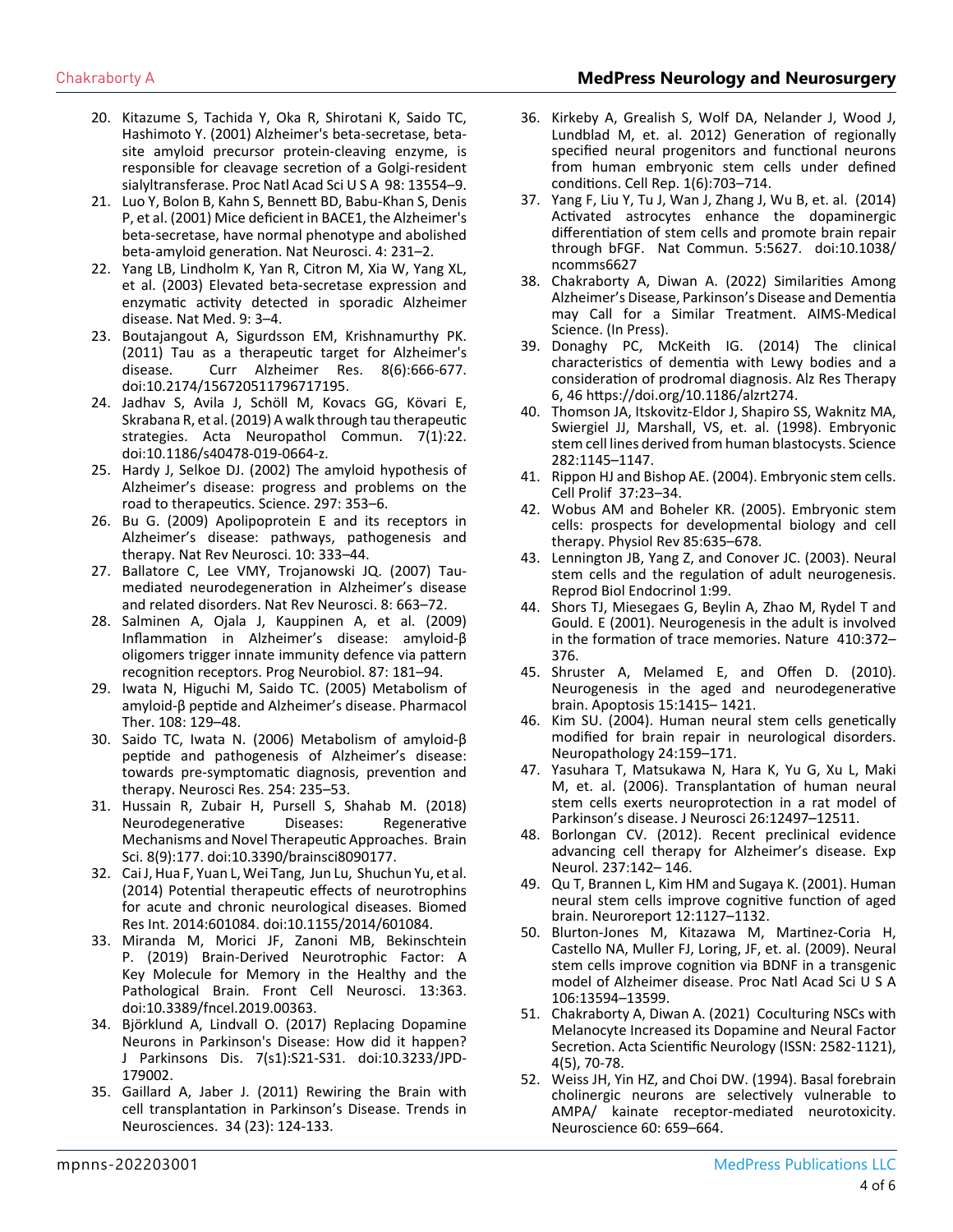### Chakraborty A **MedPress Neurology and Neurosurgery**

- 53. [Kar S and Quirion R. \(2004\). Amyloid beta peptides](https://www.sciencedirect.com/science/article/abs/pii/S0079612303450188)  [and central cholinergic neurons: functional](https://www.sciencedirect.com/science/article/abs/pii/S0079612303450188)  interrel[ationship and relevance to Alzheimer's disease](https://www.sciencedirect.com/science/article/abs/pii/S0079612303450188)  [pathology. Prog Brain Res 145:261–274.](https://www.sciencedirect.com/science/article/abs/pii/S0079612303450188)
- 54. [Tarasenko YI, Yu Y, Jordan PM, Bottenstein J and Wu](https://pubmed.ncbi.nlm.nih.gov/15490463/)  [P. \(2004\). Effect of growth factors on proliferation and](https://pubmed.ncbi.nlm.nih.gov/15490463/)  [phenotypic differentiation of human fetal neural stem](https://pubmed.ncbi.nlm.nih.gov/15490463/) [cells. J Neurosci Res 78:625–636.](https://pubmed.ncbi.nlm.nih.gov/15490463/)
- 55. [Doering LC and Snyder EY. \(2000\). Cholinergic](https://pubmed.ncbi.nlm.nih.gov/10972956/)  [expression by a neural stem cell line grafted to the](https://pubmed.ncbi.nlm.nih.gov/10972956/)  [adult medial septum/ diagonal band complex. J](https://pubmed.ncbi.nlm.nih.gov/10972956/) [Neurosci Res. 61:597–604.](https://pubmed.ncbi.nlm.nih.gov/10972956/)
- 56. [Arnhold S, Absenger Y, Klein H, Addicks K and](https://pubmed.ncbi.nlm.nih.gov/16896916/)  [Schraermeyer U. \(2007\). Transplantation of bone](https://pubmed.ncbi.nlm.nih.gov/16896916/)  [marrowderived mesenchymal stem cells rescue](https://pubmed.ncbi.nlm.nih.gov/16896916/) [photoreceptor cells in the dystrophic retina of the](https://pubmed.ncbi.nlm.nih.gov/16896916/)  [rhodopsin knockout mouse. Graefes Arch Clin Exp](https://pubmed.ncbi.nlm.nih.gov/16896916/)  [Ophthalmol. 245:414–422.](https://pubmed.ncbi.nlm.nih.gov/16896916/)
- 57. [Sanchez-Ramos J, Song S, Cardozo-Pelaez F, Hazzi C,](https://pubmed.ncbi.nlm.nih.gov/10915564/)  [Stedeford T, Willing A, et al. \(2000\). Adult bone marrow](https://pubmed.ncbi.nlm.nih.gov/10915564/) [stromal cells differentiate into neural cells in vitro. Exp](https://pubmed.ncbi.nlm.nih.gov/10915564/)  [Neurol 164:247–256.](https://pubmed.ncbi.nlm.nih.gov/10915564/)
- 58. [Lo Surdo J and Bauer SR. \(2012\). Quantitative](https://pubmed.ncbi.nlm.nih.gov/22563812/)  [approaches to detect donor and passage differences in](https://pubmed.ncbi.nlm.nih.gov/22563812/)  [adipogenic potential and clonogenicity in human bone](https://pubmed.ncbi.nlm.nih.gov/22563812/)  [marrow-derived mesenchymal stem cells. Tissue Eng](https://pubmed.ncbi.nlm.nih.gov/22563812/)  [Part C Methods 18:877–89.](https://pubmed.ncbi.nlm.nih.gov/22563812/)
- 59. [Sadan O, Melamed E and Offen D. \(2009\). Bone](https://pubmed.ncbi.nlm.nih.gov/19821796/)  [marrow-derived mesenchymal stem cell therapy for](https://pubmed.ncbi.nlm.nih.gov/19821796/)  [neurodegenerative diseases. Expert Opin Biol Ther.](https://pubmed.ncbi.nlm.nih.gov/19821796/)  [9:1487–1497.](https://pubmed.ncbi.nlm.nih.gov/19821796/)
- 60. [Lee JK, Jin HK, and Bae JS. \(2009\). Bone marrow-derived](https://pubmed.ncbi.nlm.nih.gov/19084047/) [mesenchymal stem cells reduce brain amyloid-beta](https://pubmed.ncbi.nlm.nih.gov/19084047/)  [deposition and accelerate the activation of microglia in](https://pubmed.ncbi.nlm.nih.gov/19084047/)  [an acutely induced Alzheimer's disease mouse model.](https://pubmed.ncbi.nlm.nih.gov/19084047/)  [Neurosci Lett. 450:136–141.](https://pubmed.ncbi.nlm.nih.gov/19084047/)
- 61. [Lee HJ, Lee JK, Lee H, Shin JW, Carter JE, Sakamoto](https://pubmed.ncbi.nlm.nih.gov/20600610/)  [T, et. al. \(2010\). The therapeutic potential of human](https://pubmed.ncbi.nlm.nih.gov/20600610/)  [umbilical cord blood-derived mesenchymal stem cells](https://pubmed.ncbi.nlm.nih.gov/20600610/)  [in Alzheimer's disease. Neurosci Lett. 481:30–35.](https://pubmed.ncbi.nlm.nih.gov/20600610/)
- 62. [Lee JK, Schuchman EH, Jin HK and Bae JS. \(2012\).](https://pubmed.ncbi.nlm.nih.gov/22570192/)  [Soluble CCL5 derived from bone marrow-derived](https://pubmed.ncbi.nlm.nih.gov/22570192/) [mesenchymal stem cells and activated by amyloid beta](https://pubmed.ncbi.nlm.nih.gov/22570192/)  [ameliorates Alzheimer's disease in mice by recruiting](https://pubmed.ncbi.nlm.nih.gov/22570192/)  [bone marrowinduced microglia immune responses.](https://pubmed.ncbi.nlm.nih.gov/22570192/)  [Stem Cells. 30:1544–1555.](https://pubmed.ncbi.nlm.nih.gov/22570192/)
- 63. [Takahashi K, Tanabe K, Ohnuki M, Narita M, Ichisaka T,](https://pubmed.ncbi.nlm.nih.gov/18035408/)  [Tomoda K, et. al.. \(2007\). Induction of pluripotent stem](https://pubmed.ncbi.nlm.nih.gov/18035408/)  [cells from adult human fibroblasts by defined factors.](https://pubmed.ncbi.nlm.nih.gov/18035408/)  [Cell 131:861–872.](https://pubmed.ncbi.nlm.nih.gov/18035408/)
- 64. [Yu J, Vodyanik MA, Smuga-Otto K, Antosiewicz-Bourget](https://pubmed.ncbi.nlm.nih.gov/18029452/)  [J, Frane JL, Tian S, et al. \(2007\). Induced pluripotent](https://pubmed.ncbi.nlm.nih.gov/18029452/)  [stem cell lines derived from human somatic cells.](https://pubmed.ncbi.nlm.nih.gov/18029452/)  [Science 318:1917–1920.](https://pubmed.ncbi.nlm.nih.gov/18029452/)
- 65. [Israel MA, Yuan SH, Bardy C, Reyna SM, Mu Y, Herrera C,](https://pubmed.ncbi.nlm.nih.gov/22278060/) [et al. \(2012\). Probing sporadic and familial Alzheimer's](https://pubmed.ncbi.nlm.nih.gov/22278060/) [disease using induced pluripotent stem cells. Nature](https://pubmed.ncbi.nlm.nih.gov/22278060/) [482:216–220.](https://pubmed.ncbi.nlm.nih.gov/22278060/)
- 66. [Griffin WS, Sheng JG, Royston MC, Gentleman SM,](https://pubmed.ncbi.nlm.nih.gov/9458167/)  [McKenzie JE, Graham DJ, et. al. \(1998\). Glial-neuronal](https://pubmed.ncbi.nlm.nih.gov/9458167/)  [interactions in Alzheimer's disease: the potential role](https://pubmed.ncbi.nlm.nih.gov/9458167/)  [of a 'cytokine cycle' in disease progression. Brain](https://pubmed.ncbi.nlm.nih.gov/9458167/)  [Pathol. 8:65–72.](https://pubmed.ncbi.nlm.nih.gov/9458167/)
- 67. [Haga S, Akai K, and Ishii T. \(1989\). Demonstration of](https://pubmed.ncbi.nlm.nih.gov/2750476/)  [microglial cells in and around senile \(neuritic\) plaques](https://pubmed.ncbi.nlm.nih.gov/2750476/)  [in the Alzheimer brain. An immunohistochemical study](https://pubmed.ncbi.nlm.nih.gov/2750476/)  [using a novel monoclonal antibody. Acta Neuropathol.](https://pubmed.ncbi.nlm.nih.gov/2750476/)  [77:569–575.](https://pubmed.ncbi.nlm.nih.gov/2750476/)
- 68. [Pihlaja R, Koistinaho J, Malm T, Sikkila H, Vainio S](https://pubmed.ncbi.nlm.nih.gov/18004725/)  and K[oistinaho M. \(2008\). Transplanted astrocytes](https://pubmed.ncbi.nlm.nih.gov/18004725/) [internalize deposited beta-amyloid peptides in a](https://pubmed.ncbi.nlm.nih.gov/18004725/)  [transgenic mouse model of Alzheimer's disease. Glia](https://pubmed.ncbi.nlm.nih.gov/18004725/)  [56:154–163.](https://pubmed.ncbi.nlm.nih.gov/18004725/)
- 69. [Ian PM and Liang Tang Y. \(2008\). Genetic modification](https://www.ncbi.nlm.nih.gov/pmc/articles/PMC2734411/)  [of stem cells for transplantation. Adv Drug Deliv Rev](https://www.ncbi.nlm.nih.gov/pmc/articles/PMC2734411/) [60.2: 160–172.](https://www.ncbi.nlm.nih.gov/pmc/articles/PMC2734411/)
- 70. [Lindvall O and Kokaia Z. \(2006\). Stem cells in human](https://pubmed.ncbi.nlm.nih.gov/20051634/)  [neurodegenerative disorders—time for clinical](https://pubmed.ncbi.nlm.nih.gov/20051634/)  [translation? J Clin Invest 120:29–40.](https://pubmed.ncbi.nlm.nih.gov/20051634/)
- 71. [Fisher LJ, Raymon HK, and Gage FH. \(1993\). Cells](https://pubmed.ncbi.nlm.nih.gov/8239296/)  [engineered to produce acetylcholine: therapeutic](https://pubmed.ncbi.nlm.nih.gov/8239296/)  [potential for Alzheimer's disease. Ann N Y Acad Sci](https://pubmed.ncbi.nlm.nih.gov/8239296/)  [695:278–284.](https://pubmed.ncbi.nlm.nih.gov/8239296/)
- 72. [Habisch HJ, Schmid B, von Arnim CA, Ludolph AC,](https://pubmed.ncbi.nlm.nih.gov/19469700/) [Brenner R and Storch A. \(2009\). Efficient processing](https://pubmed.ncbi.nlm.nih.gov/19469700/)  [of Alzheimer's disease amyloid-beta peptides by](https://pubmed.ncbi.nlm.nih.gov/19469700/)  [neuroectodermally converted mesenchymal stem](https://pubmed.ncbi.nlm.nih.gov/19469700/) [cells. Stem Cells Dev 19:629–633.](https://pubmed.ncbi.nlm.nih.gov/19469700/)
- 73. Hemming ML, Patterson M, Reske-Nielsen C, Lin L, Isacson O and Selkoe DJ. (2007). Reducing amyloid plaque burden via ex vivo gene delivery of an Aβ -degrading protease: a novel therapeutic approach to Alzheimer disease. PLoS Med. 4:e262.
- 74. [Wu S, Sasaki A, Yoshimoto R, Kawahara Y, Manabe T,](https://pubmed.ncbi.nlm.nih.gov/18550916/)  [Kataoka K, et. al. \(2008\). Neural stem cells improve](https://pubmed.ncbi.nlm.nih.gov/18550916/)  [learning and memory in rats with Alzheimer's disease.](https://pubmed.ncbi.nlm.nih.gov/18550916/)  [Pathobiology 75:186–194.](https://pubmed.ncbi.nlm.nih.gov/18550916/)
- 75. [Tuszynski MH, Thal L, Pay M, Salmon DP, Sang HU,](https://pubmed.ncbi.nlm.nih.gov/15852017/) [Bakay R, et al. \(2005\). A phase 1 clinical trial of nerve](https://pubmed.ncbi.nlm.nih.gov/15852017/) [growth factor gene therapy for Alzheimer disease. Nat](https://pubmed.ncbi.nlm.nih.gov/15852017/) [Med. 11:551–555.](https://pubmed.ncbi.nlm.nih.gov/15852017/)
- 76. Liu XY, Yang LP, Zhao L. (2020). Stem cell therapy for Alzheimer's disease. World J Stem Cells. 12(8):787-802. doi:10.4252/wjsc.v12.i8.787.
- 77. [Alderson RF, Alterman AL, Barde YA and Lindsay RM.](https://pubmed.ncbi.nlm.nih.gov/2169269/)  [\(1990\). Brain-derived neurotrophic factor increases](https://pubmed.ncbi.nlm.nih.gov/2169269/) [survival and differentiated functions of rat septal](https://pubmed.ncbi.nlm.nih.gov/2169269/)  [cholinergic neurons in culture. Neuron 5:297–306.](https://pubmed.ncbi.nlm.nih.gov/2169269/)
- 78. [Li Y, Holtzman DM, Kromer LF, Kaplan DR, Chua-](https://pubmed.ncbi.nlm.nih.gov/7536822/)[Couzens J, Clary DO, et. al. \(1995\). Regulation of TrkA](https://pubmed.ncbi.nlm.nih.gov/7536822/) [and ChAT expression in developing rat basal forebrain:](https://pubmed.ncbi.nlm.nih.gov/7536822/)  [evidence that both exogenous and endogenous NGF](https://pubmed.ncbi.nlm.nih.gov/7536822/)  [regulate differentiation of cholinergic neurons. J](https://pubmed.ncbi.nlm.nih.gov/7536822/)  [Neurosci 15:2888–2905.](https://pubmed.ncbi.nlm.nih.gov/7536822/)
- 79. [Nagahara AH and Tuszynski MH. \(2011\). Potential](https://pubmed.ncbi.nlm.nih.gov/21358740/)  [therapeutic uses of BDNF in neurological and](https://pubmed.ncbi.nlm.nih.gov/21358740/)  [psychiatric disorders. Nat Rev Drug Discov 10:209–219.](https://pubmed.ncbi.nlm.nih.gov/21358740/)
- 80. [Nagahara AH, Merrill DA, Coppola G, Tsukada](https://pubmed.ncbi.nlm.nih.gov/19198615/)  [S, Schroeder BE, GM Shaked GM, et al. \(2009\).](https://pubmed.ncbi.nlm.nih.gov/19198615/)  [Neuroprotective effects of brain-derived neurotrophic](https://pubmed.ncbi.nlm.nih.gov/19198615/)  [factor in rodent and primate models of Alzheimer's](https://pubmed.ncbi.nlm.nih.gov/19198615/) [disease. Nat Med 15:331–337.](https://pubmed.ncbi.nlm.nih.gov/19198615/)